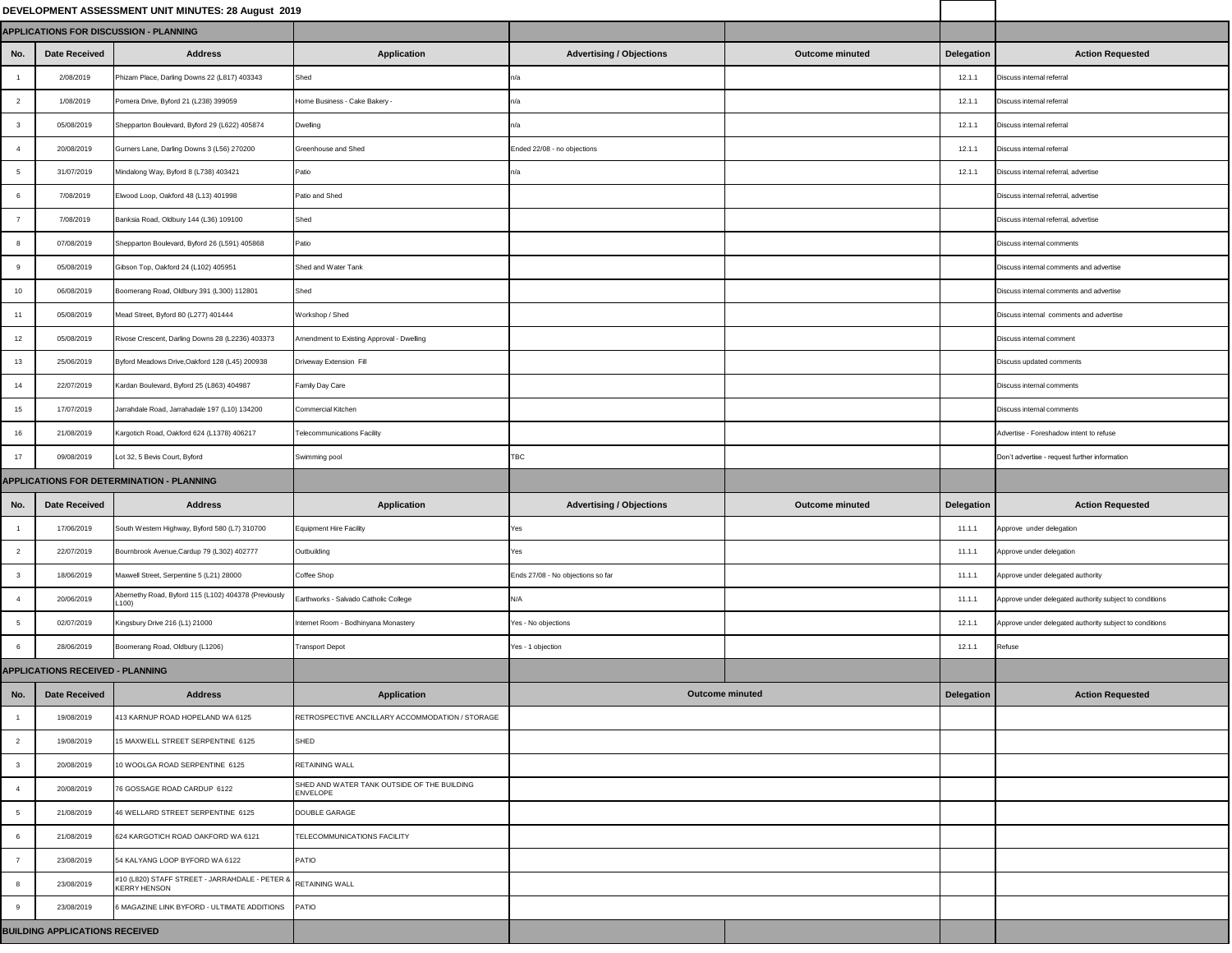| No.                      | <b>Date Received</b>                  | Owner            | <b>Address 1</b>                     | <b>Adderss 2</b>                         | <b>Application</b>                    | Delegation        | <b>Officer</b>           |
|--------------------------|---------------------------------------|------------------|--------------------------------------|------------------------------------------|---------------------------------------|-------------------|--------------------------|
| $\overline{\phantom{1}}$ | 19/08/2019                            |                  | 796 KING ROAD                        | OLDBURY WA 6121                          | FUNCTION ROOM CHANGE OF USE           | 2.1.1             | ADRIAN LOMMA             |
| $\overline{2}$           | 19/08/2019                            |                  | 11 MARESFIELD WAY                    | CARDUP WA 6122                           | <b>DWELLING</b>                       | 2.1.1             | ADRIAN LOMMA             |
| $\mathbf{3}$             | 19/08/2019                            |                  | 70 RANDELL ROAD                      | MARDELLA 6125                            | <b>PATIO</b>                          | 2.1.1             | THERES JESUTHASAN        |
| $\overline{4}$           | 19/08/2019                            |                  | <b>4 KARANGI CIRCLE</b>              | BYFORD 6122                              | SWIMMING POOL & SECURITY BARRIER      | 2.1.1             | THERES JESUTHASAN        |
| $5\overline{)}$          | 19/08/2019                            |                  | 2 WOOLGA ROAD                        | SERPENTINE 6125                          | SHED                                  | 2.1.1             | <b>THERES JESUTHASAN</b> |
| 6                        | 19/08/2019                            |                  | 2 AYRSHIRE VISTA                     | BYFORD WA 6122                           | <b>PATIO</b>                          | 2.1.1             | ADRIAN LOMMA             |
| $\overline{7}$           | 19/08/2019                            |                  | 13 WODALLA PARADE                    | BYFORD 6122                              | SHED ROOF EXTENSION                   | 2.1.1             | THERES JESUTHASAN        |
| 8                        | 20/08/2019                            |                  | 7 ARARAT ROAD                        | BYFORD 6122                              | SINGLE STOREY RESIDENTIAL DWELLING    | 2.1.1             | THERES JESUTHASAN        |
| 9                        | 20/08/2019                            |                  | 40 DORIEMUS CHASE                    | DARLING DOWNS 6122                       | SINGLE STOREY RESIDENTIAL DWELLING    | 2.1.1             | THERES JESUTHASAN        |
| 10                       | 20/08/2019                            |                  | <b>19 STEVENSON PLACE</b>            | BYFORD 6122                              | FULL DEMOLITION OF DOUBLE STOREY HOME | 2.1.2             | THERES JESUTHASAN        |
| 11                       | 20/08/2019                            |                  | 15 MAXWELL STREET                    | SERPENTINE 6125                          | SHED WITH LEAN TO                     | 2.1.1             | ADRIAN LOMMA             |
| 12                       | 20/08/2019                            |                  | 14 KUNZEA RISE                       | JARRAHDALE WA 6124                       | <b>WATER TANK</b>                     | 2.1.1             | THERES JESUTHASAN        |
| 13                       | 20/08/2019                            |                  | <b>15 KOLA BEND</b>                  | BYFORD 6122                              | <b>PATIO</b>                          | 2.1.1             | <b>THERES JESUTHASAN</b> |
| 14                       | 21/08/2019                            |                  | 21 SHEPPARTON BOULEVARD              | BYFORD 6122                              | SINGLE STOREY RESIDENTIAL DWELLING    | 2.1.1             | <b>ADRIAN LOMMA</b>      |
| 15                       | 21/08/2019                            |                  | 70 RANDELL ROAD                      | MARDELLA 6125                            | PATIO                                 | 2.1.1             | <b>ADRIAN LOMMA</b>      |
| 16                       | 21/08/2019                            |                  | 31 GALENA WAY                        | BYFORD 6122                              | SWIMMING POOL & SECURITY BARRIER      | 2.1.1             | <b>ADRIAN LOMMA</b>      |
| 17                       | 21/08/2019                            |                  | <b>16 PERRONE AVENUE</b>             | BYFORD WA 6122                           | PATIO                                 | 2.1.1             | <b>THERES JESUTHASAN</b> |
| 18                       | 22/08/2019                            |                  | 10 WOOLGA ROAD                       | SERPENTINE 6125                          | RETAINING WALLS                       | 2.1.1             | ADRIAN LOMMA             |
| 19                       | 22/08/2019                            |                  | 46 WELLARD STREET                    | SERPENTINE 6125                          | <b>DOUBLE GARAGE</b>                  | 2.1.1             | THERES JESUTHASAN        |
| 20                       | 23/08/2019                            |                  | 13 KUNZEA RISE                       | JARRAHDALE 6124                          | SINGLE STOREY RESIDENTIAL DWELLING    | 2.1.1             | <b>ADRIAN LOMMA</b>      |
| 21                       | 23/08/2019                            |                  | 33 SHEPPARTON BOULEVARD              | BYFORD 6122                              | SINGLE STOREY DWELLING                | 2.1.1             | <b>THERES JESUTHASAN</b> |
| 22                       | 23/08/2019                            |                  | 107 ELLIOTT ROAD                     | KEYSBROOK 6126                           | PATIO                                 | 2.1.1             | <b>THERES JESUTHASAN</b> |
|                          | <b>BUILDING PERMIT DETERMINATIONS</b> |                  |                                      |                                          |                                       |                   |                          |
| No.                      | <b>Date Approved</b>                  | <b>Applicant</b> | <b>Address</b>                       | Proposal                                 | <b>Recommended minuted</b>            | <b>Delegation</b> |                          |
|                          | 19/08/2019                            |                  | 14 MINDALONG WAY BYFORD WA 6122      | PATIO                                    | APPROVED UNDER DELEGATED AUTHORITY    | 2.1.1             |                          |
| $\overline{2}$           | 19/08/2019                            |                  | 12 MARESFIELD WAY CARDUP WA 6122     | <b>WATER TANK</b>                        | APPROVED UNDER DELEGATED AUTHORITY    | 2.1.1             |                          |
| $\mathbf{3}$             | 19/08/2019                            |                  | 126 BOURNBROOK AVENUE CARDUP WA 6122 | <b>WATER TANK</b>                        | APPROVED UNDER DELEGATED AUTHORITY    | 2.1.1             |                          |
|                          | 19/08/2019                            |                  | 239 KENTISH ROAD SERPENTINE 6125     | RETROSPECTIVE FARM SHED & X2 WATER TANKS | APPROVED UNDER DELEGATED AUTHORITY    | 2.1.3             |                          |
| $5\overline{)}$          | 19/08/2019                            |                  | 1 MEAD STREET BYFORD 6122            | INTERNAL KITCHEN REFURBISHMENT           | APPROVED UNDER DELEGATED AUTHORITY    | 2.1.1             |                          |
|                          | 19/08/2019                            |                  | 15 MAGAZINE LINK BYFORD WA 6122      | SINGLE STOREY RESIDENTIAL DWELLING       | APPROVED UNDER DELEGATED AUTHORITY    | 2.1.1             |                          |
|                          | 19/08/2019                            |                  | 19 HAFLINGER WAY BYFORD 6122         | SINGLE STOREY RESIDENTIAL DWELLING       | APPROVED UNDER DELEGATED AUTHORITY    | 2.1.1             |                          |
|                          | 19/08/2019                            |                  | 149 LINTON STREET NORTH BYFORD 6122  | SWIMMING POOL AND CONSTRUCTION BARRIER   | APPROVED UNDER DELEGATED AUTHORITY    | 2.1.1             |                          |
|                          | 20/08/2019                            |                  | 7 SCARPVIEW DRIVE SERPENTINE 6125    | POOL BARRIER FENCE, RETAINING WALL.      | APPROVED UNDER DELEGATED AUTHORITY    | 2.1.1             |                          |
| 10                       | 20/08/2019                            |                  | 126 BOURNBROOK AVENUE CARDUP WA 6122 | <b>SHED</b>                              | APPROVED UNDER DELEGATED AUTHORITY    | 2.1.1             |                          |
| 11                       | 20/08/2019                            |                  | 29 ZIRCON DRIVE BYFORD 6122          | PATIO                                    | APPROVED UNDER DELEGATED AUTHORITY    | 2.1.1             |                          |
| 12                       | 20/08/2019                            |                  | 10 GLANCER ROAD WHITBY WA 6123       | SINGLE STOREY RESIDENTIAL DWELLING       | APPROVED UNDER DELEGATED AUTHORITY    | 2.1.1             |                          |
| 13                       | 23/08/2019                            |                  | 21 SKYLINE BOULEVARD WHITBY WA 6123  | PATIO                                    | APPROVED UNDER DELEGATED AUTHORITY    | 2.1.1             |                          |
|                          | <b>HEALTH SERVICE</b>                 |                  |                                      |                                          |                                       |                   |                          |
| No.                      | <b>Date Received</b>                  | <b>Applicant</b> | <b>Address</b>                       | Proposal                                 | <b>Recommended minuted</b>            | <b>Delegation</b> | <b>Action Requested</b>  |

| No.             | <b>Date Received</b>                  | Owner            | <b>Address 1</b>                     | <b>Adderss 2</b>                         | <b>Application</b>                    | <b>Delegation</b> | <b>Office</b>       |
|-----------------|---------------------------------------|------------------|--------------------------------------|------------------------------------------|---------------------------------------|-------------------|---------------------|
|                 | 19/08/2019                            |                  | 796 KING ROAD                        | OLDBURY WA 6121                          | FUNCTION ROOM CHANGE OF USE           | 2.1.1             | <b>ADRIAN LOMMA</b> |
| $\overline{2}$  | 19/08/2019                            |                  | 11 MARESFIELD WAY                    | CARDUP WA 6122                           | <b>DWELLING</b>                       | 2.1.1             | <b>ADRIAN LOMMA</b> |
| $\mathbf{3}$    | 19/08/2019                            |                  | 70 RANDELL ROAD                      | MARDELLA 6125                            | <b>PATIO</b>                          | 2.1.1             | THERES JESUTHASAN   |
|                 | 19/08/2019                            |                  | 4 KARANGI CIRCLE                     | BYFORD 6122                              | SWIMMING POOL & SECURITY BARRIER      | 2.1.1             | THERES JESUTHASAN   |
| $5\overline{5}$ | 19/08/2019                            |                  | 2 WOOLGA ROAD                        | SERPENTINE 6125                          | SHED                                  | 2.1.1             | THERES JESUTHASAN   |
| 6               | 19/08/2019                            |                  | 2 AYRSHIRE VISTA                     | BYFORD WA 6122                           | <b>PATIO</b>                          | 2.1.1             | <b>ADRIAN LOMMA</b> |
| $\overline{7}$  | 19/08/2019                            |                  | 13 WODALLA PARADE                    | BYFORD 6122                              | SHED ROOF EXTENSION                   | 2.1.1             | THERES JESUTHASAN   |
| 8               | 20/08/2019                            |                  | 7 ARARAT ROAD                        | BYFORD 6122                              | SINGLE STOREY RESIDENTIAL DWELLING    | 2.1.1             | THERES JESUTHASAN   |
| 9               | 20/08/2019                            |                  | 40 DORIEMUS CHASE                    | DARLING DOWNS 6122                       | SINGLE STOREY RESIDENTIAL DWELLING    | 2.1.1             | THERES JESUTHASAN   |
| 10              | 20/08/2019                            |                  | 19 STEVENSON PLACE                   | BYFORD 6122                              | FULL DEMOLITION OF DOUBLE STOREY HOME | 2.1.2             | THERES JESUTHASAN   |
| 11              | 20/08/2019                            |                  | <b>15 MAXWELL STREET</b>             | SERPENTINE 6125                          | SHED WITH LEAN TO                     | 2.1.1             | <b>ADRIAN LOMMA</b> |
| 12              | 20/08/2019                            |                  | 14 KUNZEA RISE                       | JARRAHDALE WA 6124                       | <b>WATER TANK</b>                     | 2.1.1             | THERES JESUTHASAN   |
| 13              | 20/08/2019                            |                  | <b>15 KOLA BEND</b>                  | BYFORD 6122                              | <b>PATIO</b>                          | 2.1.1             | THERES JESUTHASAN   |
| 14              | 21/08/2019                            |                  | 21 SHEPPARTON BOULEVARD              | BYFORD 6122                              | SINGLE STOREY RESIDENTIAL DWELLING    | 2.1.1             | ADRIAN LOMMA        |
| 15              | 21/08/2019                            |                  | 70 RANDELL ROAD                      | MARDELLA 6125                            | <b>PATIO</b>                          | 2.1.1             | <b>ADRIAN LOMMA</b> |
| 16              | 21/08/2019                            |                  | 31 GALENA WAY                        | BYFORD 6122                              | SWIMMING POOL & SECURITY BARRIER      | 2.1.1             | <b>ADRIAN LOMMA</b> |
| 17              | 21/08/2019                            |                  | <b>16 PERRONE AVENUE</b>             | BYFORD WA 6122                           | <b>PATIO</b>                          | 2.1.1             | THERES JESUTHASAN   |
| 18              | 22/08/2019                            |                  | 10 WOOLGA ROAD                       | SERPENTINE 6125                          | RETAINING WALLS                       | 2.1.1             | <b>ADRIAN LOMMA</b> |
| 19              | 22/08/2019                            |                  | 46 WELLARD STREET                    | SERPENTINE 6125                          | <b>DOUBLE GARAGE</b>                  | 2.1.1             | THERES JESUTHASAN   |
| 20              | 23/08/2019                            |                  | 13 KUNZEA RISE                       | JARRAHDALE 6124                          | SINGLE STOREY RESIDENTIAL DWELLING    | 2.1.1             | ADRIAN LOMMA        |
| 21              | 23/08/2019                            |                  | 33 SHEPPARTON BOULEVARD              | BYFORD 6122                              | SINGLE STOREY DWELLING                | 2.1.1             | THERES JESUTHASAN   |
| 22              | 23/08/2019                            |                  | 107 ELLIOTT ROAD                     | KEYSBROOK 6126                           | <b>PATIO</b>                          | 2.1.1             | THERES JESUTHASAN   |
|                 | <b>BUILDING PERMIT DETERMINATIONS</b> |                  |                                      |                                          |                                       |                   |                     |
| No.             | <b>Date Approved</b>                  | <b>Applicant</b> | <b>Address</b>                       | <b>Proposal</b>                          | <b>Recommended minuted</b>            | <b>Delegation</b> |                     |
|                 | 19/08/2019                            |                  | 14 MINDALONG WAY BYFORD WA 6122      | PATIO                                    | APPROVED UNDER DELEGATED AUTHORITY    | 2.1.1             |                     |
| $\overline{2}$  | 19/08/2019                            |                  | 12 MARESFIELD WAY CARDUP WA 6122     | <b>WATER TANK</b>                        | APPROVED UNDER DELEGATED AUTHORITY    | 2.1.1             |                     |
|                 | 19/08/2019                            |                  | 126 BOURNBROOK AVENUE CARDUP WA 6122 | <b>WATER TANK</b>                        | APPROVED UNDER DELEGATED AUTHORITY    | 2.1.1             |                     |
|                 | 19/08/2019                            |                  | 239 KENTISH ROAD SERPENTINE 6125     | RETROSPECTIVE FARM SHED & X2 WATER TANKS | APPROVED UNDER DELEGATED AUTHORITY    | 2.1.3             |                     |
|                 | 19/08/2019                            |                  | 1 MEAD STREET BYFORD 6122            | INTERNAL KITCHEN REFURBISHMENT           | APPROVED UNDER DELEGATED AUTHORITY    | 2.1.1             |                     |
| - 6             | 19/08/2019                            |                  | 15 MAGAZINE LINK BYFORD WA 6122      | SINGLE STOREY RESIDENTIAL DWELLING       | APPROVED UNDER DELEGATED AUTHORITY    | 2.1.1             |                     |
|                 | 19/08/2019                            |                  | 19 HAFLINGER WAY BYFORD 6122         | SINGLE STOREY RESIDENTIAL DWELLING       | APPROVED UNDER DELEGATED AUTHORITY    | 2.1.1             |                     |
|                 | 19/08/2019                            |                  | 149 LINTON STREET NORTH BYFORD 6122  | SWIMMING POOL AND CONSTRUCTION BARRIER   | APPROVED UNDER DELEGATED AUTHORITY    | 2.1.1             |                     |
|                 | 20/08/2019                            |                  | 7 SCARPVIEW DRIVE SERPENTINE 6125    | POOL BARRIER FENCE, RETAINING WALL.      | APPROVED UNDER DELEGATED AUTHORITY    | 2.1.1             |                     |
| 10              | 20/08/2019                            |                  | 126 BOURNBROOK AVENUE CARDUP WA 6122 | SHED                                     | APPROVED UNDER DELEGATED AUTHORITY    | 2.1.1             |                     |
| 11              | 20/08/2019                            |                  | 29 ZIRCON DRIVE BYFORD 6122          | <b>PATIO</b>                             | APPROVED UNDER DELEGATED AUTHORITY    | 2.1.1             |                     |
| 12              | 20/08/2019                            |                  | 10 GLANCER ROAD WHITBY WA 6123       | SINGLE STOREY RESIDENTIAL DWELLING       | APPROVED UNDER DELEGATED AUTHORITY    | 2.1.1             |                     |
| 13              | 23/08/2019                            |                  | 21 SKYLINE BOULEVARD WHITBY WA 6123  | <b>PATIO</b>                             | APPROVED UNDER DELEGATED AUTHORITY    | 2.1.1             |                     |
|                 | <b>HEALTH SERVICE</b>                 |                  |                                      |                                          |                                       |                   |                     |
| No.             | <b>Date Received</b>                  | <b>Applicant</b> | <b>Address</b>                       | <b>Proposal</b>                          | <b>Recommended minuted</b>            | <b>Delegation</b> | <b>Action Req</b>   |
|                 |                                       |                  |                                      |                                          |                                       |                   |                     |

| er             |  |
|----------------|--|
|                |  |
|                |  |
|                |  |
|                |  |
|                |  |
|                |  |
|                |  |
|                |  |
|                |  |
|                |  |
|                |  |
|                |  |
|                |  |
|                |  |
|                |  |
|                |  |
|                |  |
|                |  |
|                |  |
|                |  |
|                |  |
|                |  |
|                |  |
|                |  |
|                |  |
|                |  |
|                |  |
|                |  |
|                |  |
|                |  |
|                |  |
|                |  |
|                |  |
|                |  |
|                |  |
|                |  |
|                |  |
| <b>quested</b> |  |